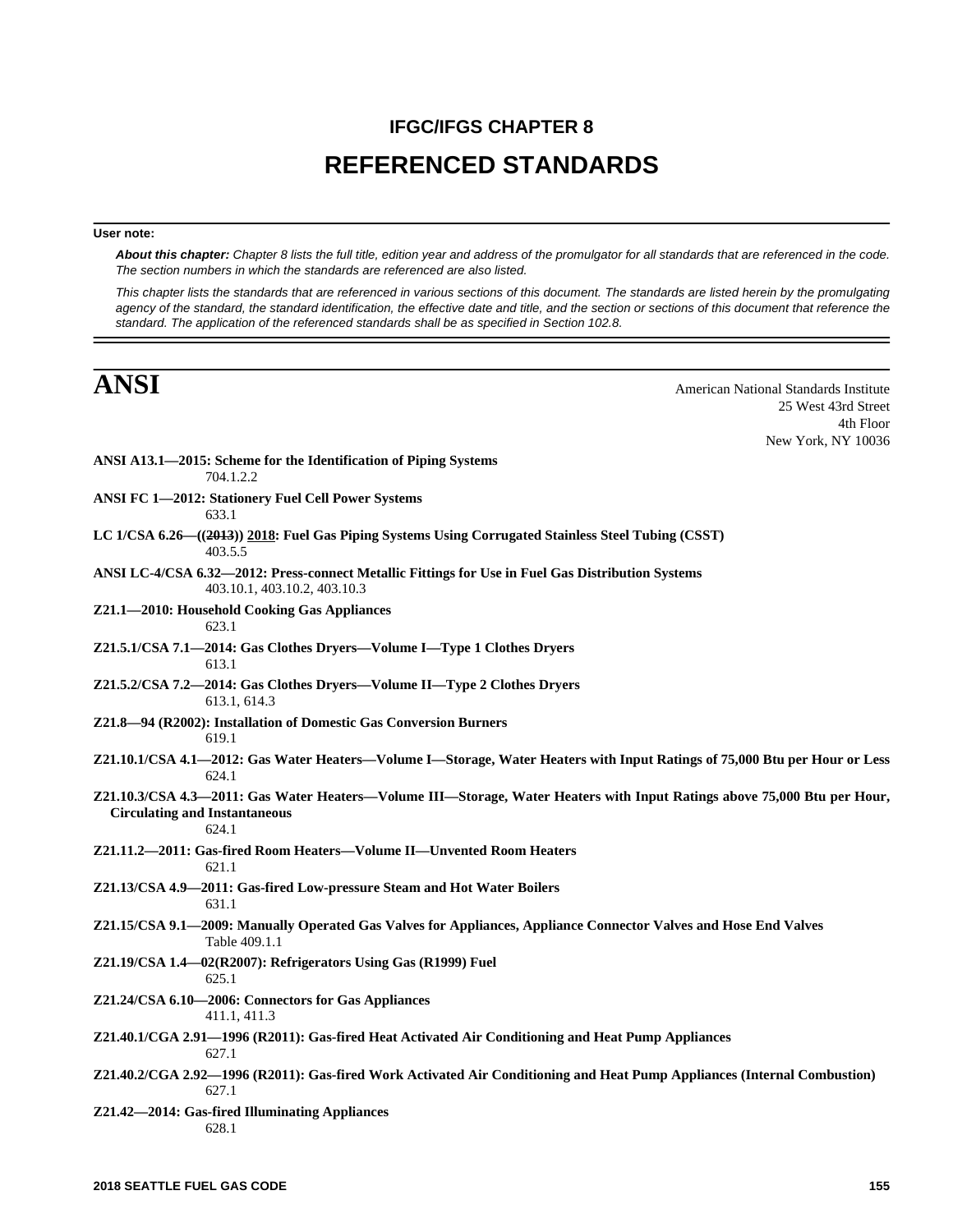| <b>ANSI-continued</b>                                                                                                                  |  |
|----------------------------------------------------------------------------------------------------------------------------------------|--|
| Z21.47/CSA 2.3-2012: Gas-fired Central Furnaces<br>618.1                                                                               |  |
| Z21.50/CSA 2.22-2016: Vented Gas Fireplaces<br>604.1                                                                                   |  |
| Z21.54—2009: Gas Hose Connectors for Portable Outdoor Gas-fired Appliances<br>411.1                                                    |  |
| Z21.56/CSA 4.7-2017: Gas-fired Pool Heaters<br>617.1                                                                                   |  |
| Z21.58/CSA 1.6-2013: Outdoor Cooking Gas Appliances<br>623.1                                                                           |  |
| Z21.60/CSA 2.26-2012: Decorative Gas Appliances for Installation in Solid-fuel Burning Fireplaces<br>602.1                             |  |
| Z21.61-1983 (R2004): Gas-fired Toilets<br>626.1                                                                                        |  |
| Z21.69/CSA 6.16-2009: Connectors for Movable Gas Appliances<br>411.1.1, 411.1.4                                                        |  |
| Z21.75/CSA 6.27-2007: Connectors for Outdoor Gas Appliances and Manufactured Homes<br>411.1, 411.2                                     |  |
| Z21.80/CSA 6.22-2011: Line Pressure Regulators<br>410.1                                                                                |  |
| Z21.84—2012: Manually Lighted, Natural Gas Decorative Gas Appliances for Installation in Solid Fuel Burning Fireplaces<br>602.1, 602.2 |  |
| Z21.86/CSA 2.32-2008: Vented Gas-fired Space Heating Appliances<br>608.1, 609.1, 622.1                                                 |  |
| Z21.88/CSA 2.33-2016: Vented Gas Fireplace Heaters<br>605.1                                                                            |  |
| Z21.91—2007: Ventless Firebox Enclosures for Gas-fired Unvented Decorative Room Heaters<br>621.7.1                                     |  |
| Z21.93/CSA 6.30—2013: Excess Flow Valves for Natural and LP Gas with Pressures up to 5 psig<br>410.4                                   |  |
| Z21.97-2012: Outdoor Decorative Appliances<br>636.1                                                                                    |  |
| Z83.4/CSA 3.7-2012: Nonrecirculating Direct-gas-fired Industrial Air Heaters<br>611.1                                                  |  |
| Z83.8/CSA 2.6-2009: Gas Unit Heater, Gas Packaged Heater, Gas Utility Heaters and Gas-fired Duct Furnaces<br>610.1, 620.1              |  |
| Z83.11/CSA 1.8-2013: Gas Food Service Equipment<br>623.1                                                                               |  |
| Z83.18-2012: Recirculating Direct Gas-fired Industrial Air Heaters<br>612.1                                                            |  |
| Z83.19-2001(R2009): Gas-fired High-intensity Infrared Heaters<br>630.1                                                                 |  |
| Z83.20-2008: Gas-fired Low-intensity Infrared Heaters<br>630.1                                                                         |  |

**ASME** American Society of Mechanical Engineers Two Park Avenue New York, NY 10016-5990

- **B1.20.1—2013: Pipe Threads, General Purpose (inch)** 403.9
- **B16.1—2010: Gray Iron Pipe Flanges and Flanged Fittings, Class 25, 125 and 250** 403.12.1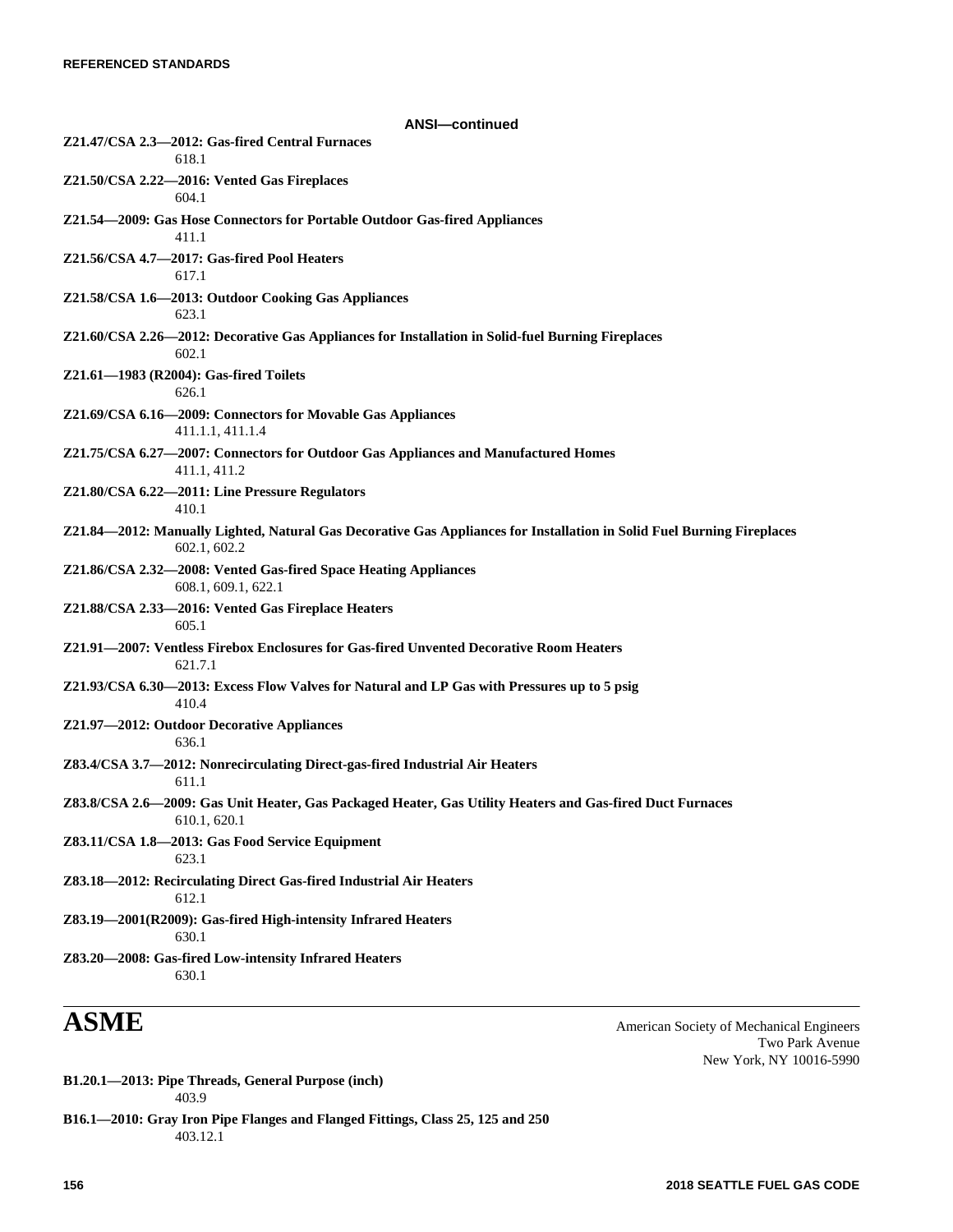# **ASME—continued B16.5—2015: Pipe Flanges and Flanged Fittings: NPS 1/2 through NFPS 24 Metric/Inch Standard** 403.12.2 **B16.24—2016: Cast Copper Alloy Pipe Flanges and Flanged Fittings: Classes 150, 300, 600, 900, 1500 and 2500** 403.12.3 **B16.42—2016: Ductile Iron Pipe Flanges and Flanged Fittings, Classes 150 and 300** 403.12.4 **B16.47—2016: Large Diameter Steel Flanges: NPS 26 through NPS 60 Metric/Inch Standard** 403.12.2 **B16.33—2012: Manually Operated Metallic Gas Valves for Use in Gas Piping Systems up to 125 psig (Sizes 1/2 through 2)** Table 409.1.1 **B16.44—2012: Manually Operated Metallic Gas Valves for Use in Aboveground Piping Systems up to 5 psi** Table 409.1.1 **B31.3—2016: Process Piping** 704.1.2.4 **B31.12—2014: Hydrogen Piping and Pipelines** 704.1.2, 704.1.2.4, 705.2, 705.3 **B36.10M—(R2015): Welded and Seamless Wrought-steel Pipe** 403.4.2 **BPVC—2015: ASME Boiler & Pressure Vessel Code (2007 Edition)** 631.1, 703.2.2, 703.3.3, 703.3.4

**CSD-1—2016: Controls and Safety Devices for Automatically Fired Boilers** 631.1

**ASTM** ASTM International 100 Barr Harbor Drive, P.O. Box C700 West Conshohocken, PA 19428-2959

- **A53/A53M—12: Specification for Pipe, Steel, Black and Hot Dipped Zinc-coated Welded and Seamless** 403.4.2
- **A106/A106M—14: Specification for Seamless Carbon Steel Pipe for High-temperature Service** 403.4.2
- **A254—12: Specification for Copper Brazed Steel Tubing** 403.5.1
- **A268—10: Standard Specification for Seamless and Welded Ferritic and Martensitic Stainless Steel Tubing for General Service** 403.5.2
- **A269—15: Standard Specification for Seamless and Welded Austenitic Stainless Steel Tubing for General Service** 403.5.2
- **A312—15: Standard Specification for Seamless, Welded and Heavily Cold Worked Austenitic Stainless Steel Pipes** 403.4.2
- **B88—14: Specification for Seamless Copper Water Tube** 403.5.3
- **B210—12: Specification for Aluminum and Aluminum-alloy Drawn Seamless Tubes** 403.5.4
- **B241/B241M—12e1: Specification for Aluminum and Aluminum-alloy, Seamless Pipe and Seamless Extruded Tube** 403.4.4, 403.5.4
- **B280—13: Standard Specification for Seamless Copper Tube for Air-Conditioning and Refrigeration Field Service** 403.5.3
- **C315—07(2011): Specification for Clay Flue Liners and Chimney Pots** 501.12
- **D2513—14e1: Specification for Polyethylene (PE) Gas Pressure Pipe, Tubing and Fittings** 403.6, 403.6.1, 403.11, 404.17.2
- **E136—16: Standard Test Method for Behavior of Materials in a Vertical Tube Furnace at 750°C** 202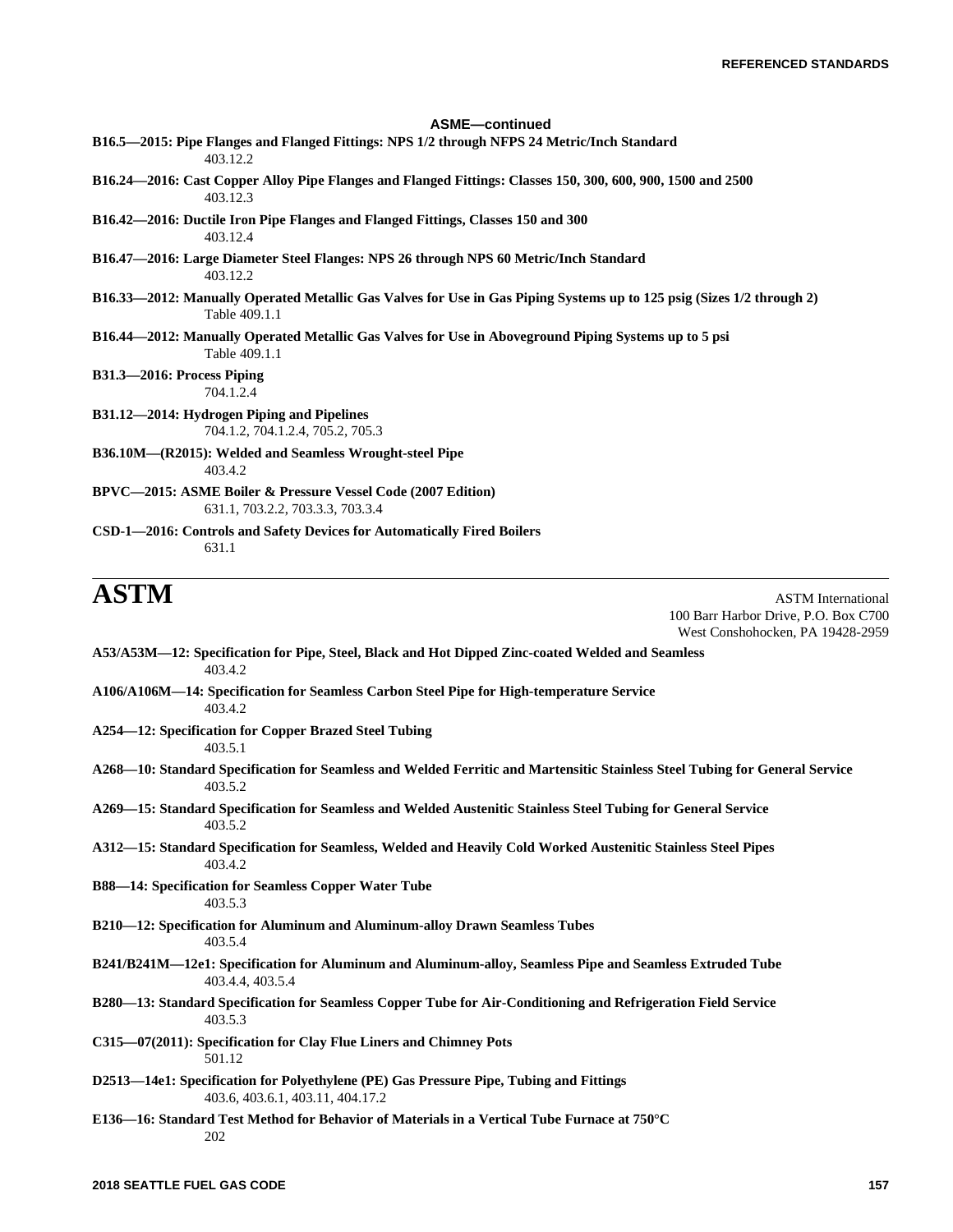### **ASTM—continued**

404.17.2

**F2945—15: Standard Specification for Polyamide 11 Gas Pressure Pipe, Tubing and Fittings** 403.6

**CGA** Compressed Gas Association 14501 George Carter Way, Suite 103 Chantilly, VA 20151-2923

**S-1.1—(2017): Pressure Relief Device Standards—Part 1—Cylinders for Compressed Gases** 703.3

**S-1.2—(2009): Pressure Relief Device Standards—Part 2—Cargo and Portable Tanks for Compressed Gases** 703.3

**S-1.3—(2016): Pressure Relief Device Standards—Part 3—Stationary Storage Containers for Compressed Gases** 703.3

 $\mathbf{CSA}$  CSA Group 8501 East Pleasant Valley Road Cleveland, OH 44131-5516

**ANSI/CSA FC 1—2014: Fuel Cell Technologies—Part 3-100; Stationary fuel cell power systems-Safety** 633.1

**CSA 8—93: Requirements for Gas-fired Log Lighters for Wood Burning Fireplaces** 603.1

**ANSI/CSA NGV 5.1—2015: Residential Fueling Appliances** 413.4.1

**DOTn** U. S.Department of Transportation 400 Seventh St. SW Washington, DC 20590

**49 CFR, Parts 192.281(e) & 192.283 (b)—(2009): Transportation of Natural and Other Gas by Pipeline: Minimum Federal Safety Standards**

403.6.1

**49 CFR—Parts 100–180 (2015): Hazardous Materials Regulations** 703.2.2, 703.3.3, 703.3.4

**ICC** International Code Council, Inc. 500 New Jersey Ave, NW 6th Floor Washington, DC 20001

# **IBC—18: International Building Code®**

102.2.1, 201.3, 301.10, 301.11, 301.12, 301.14, 302.1, 302.2, 305.6, 306.5.1, 306.6, 401.1.1, 412.6, 413.3, 413.3.1, 501.1, 501.3, 501.12, 501.15.4, 501.15.4.1, 609.3, 614.10, 633.1, 635.1, 706.2

# **IECC—18: International Energy Conservation Code®**

 $301.2$ 

# **IFC—18: International Fire Code®**

201.3, 401.2, 412.1, 412.6, 412.7, 412.7.3, 412.8, 413.1, 413.3, 413.3.1, 413.5, 413.9.2.5, 633.1, 701.1, 701.2, 703.2, 703.2.2, 703.3.8, 703.4, 703.5, 704.1.2, 704.3, 704.4, 706.2, 706.3, 707.1, 707.2, 708.1

## **IMC—18: International Mechanical Code®**

101.2.5, 201.3, 301.1.1, 301.13, 304.11, 307.1, 307.5, 501.1, 614.2, 614.10, 618.3, 621.1, 624.1, 631.2, 632.1, 703.1.2

## **IPC—18: International Plumbing Code®**

201.3, 301.6, 307.3, 624.1.1, 624.2

**F1973—13e1: Standard Specification for Factory Assembled Anodeless Risers and Transition Fittings in Polyethylene (PE) and Polyamide 11 (PA11) and Polyamide 12 (PA12) Fuel Gas Distribution Systems**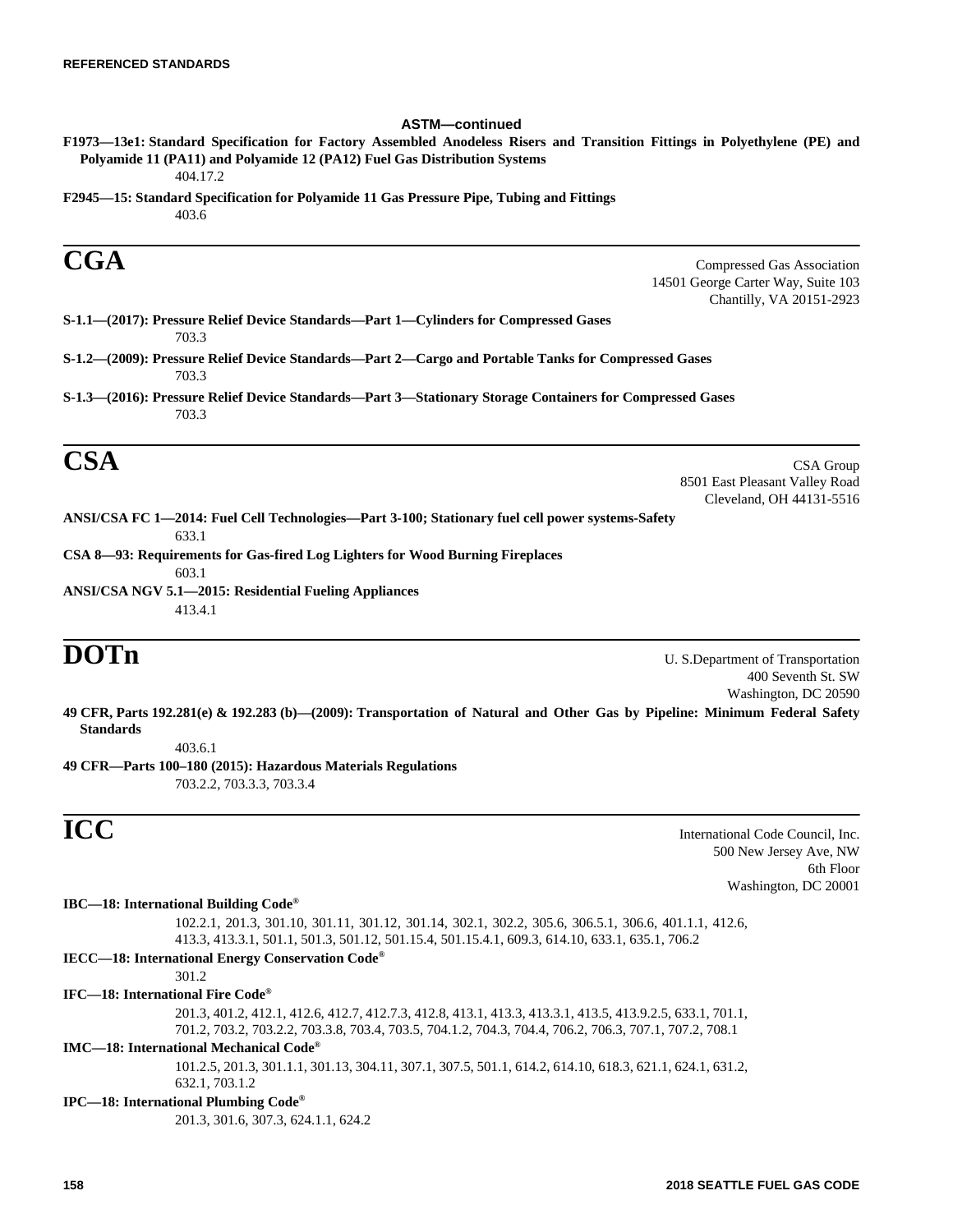**ICC—continued**

**IRC—18: International Residential Code®** 101.2, 703.2.1

**MSS** Manufacturers Standardization Society of the Valve and Fittings Industry 127 Park Street, NE Vienna, VA 22180

**ANSI SP 58—2009: Pipe Hangers and Supports—Materials, Design and Manufacture** 407.2

**NFPA** National Fire Protection Association 1 Batterymarch Park Quincy, MA 02169-7471

| 2—16: Hydrogen Technologies Code<br>703.1, 706.2                                                                                 |        |
|----------------------------------------------------------------------------------------------------------------------------------|--------|
| 30A-18: Code for Motor Fuel Dispensing Facilities and Repair Garages<br>305.4, 305.10                                            |        |
| 37—18: Standard for the Installation and Use of Stationary Combustion Engines and Gas Turbines<br>616.1                          |        |
| 51—18: Design and Installation of Oxygen-fuel Gas Systems for Welding, Cutting and Allied Processes<br>414.1                     |        |
| 58-17: Liquefied Petroleum Gas Code<br>401.2, 402.7, 403.6.2, 403.11                                                             |        |
| 70-17: National Electrical Code<br>306.3.1, 306.4.1, 306.5.2, 309.2, 310.1.1.2, 413.9.2.4, 703.6                                 |        |
| 82—14: Incinerators, Waste and Linen Handling Systems and Equipment<br>503.2.5, T503.4, 607.1                                    |        |
| 85-15: Boiler and Combustion Systems Hazards Code<br>631.1                                                                       |        |
| 88A-15: Parking Structures<br>305.9                                                                                              |        |
| 211—16: Standard for the Chimneys, Fireplaces, Vents and Solid Fuel-burning Appliances<br>503.5.2, 503.5.3, 503.5.6.1, 503.5.6.3 |        |
| 409-16: Standard for the Aircraft Hangars<br>305.11                                                                              |        |
| 853-15: Installation of Stationary Fuel Cell Power Systems<br>633.1                                                              |        |
|                                                                                                                                  | UL LLC |

# 333 Pfingsten Road Northbrook, IL 60062

| 103—2010: Factory-built Chimneys, Residential Type and Building Heating Appliances—with Revisions through July 2012<br>506.1 |  |
|------------------------------------------------------------------------------------------------------------------------------|--|
| 127—2011: Factory-built Fireplaces—with Revisions through May 2015<br>621.7                                                  |  |
| 378—2006: Draft Equipment<br>503.3.3                                                                                         |  |
| 441—2010: Gas Vents—with Revisions through June 2014<br>502.1                                                                |  |
| 641—2010: Type L Low-temperature Venting Systems—with Revisions through June 2013<br>502.1                                   |  |